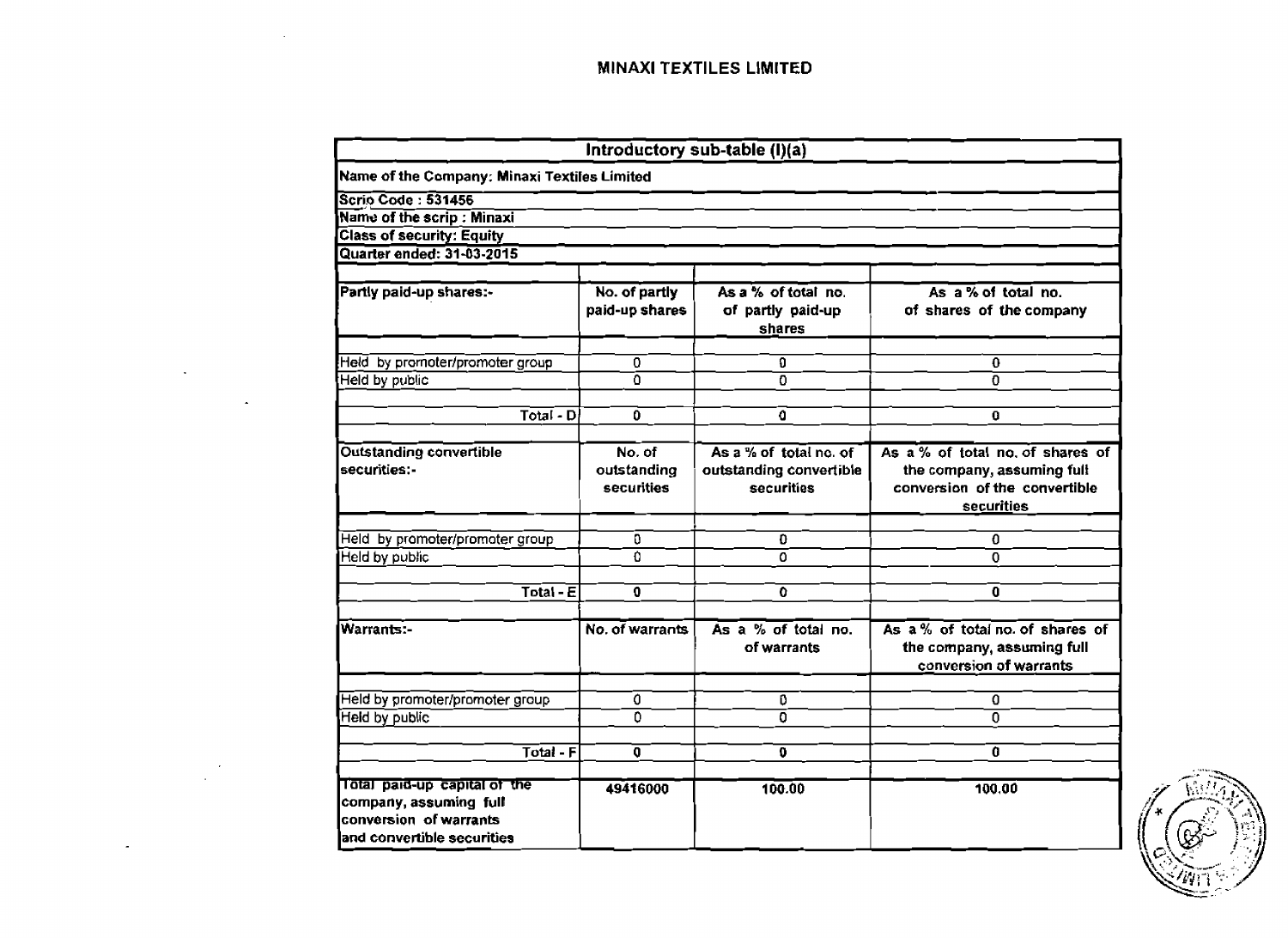|                  |                                                                                    |                                                                         |                   | <b>Statement Showing Shareholding Pattern</b>         |                                     |                                                                    |                                                  |                                     |  |
|------------------|------------------------------------------------------------------------------------|-------------------------------------------------------------------------|-------------------|-------------------------------------------------------|-------------------------------------|--------------------------------------------------------------------|--------------------------------------------------|-------------------------------------|--|
|                  |                                                                                    |                                                                         |                   | Table $(I)(a)$                                        |                                     |                                                                    |                                                  |                                     |  |
| Category<br>code | Category of<br><b>Shareholder</b>                                                  | Number of<br><b>Total</b><br><b>Shareholders</b><br>number<br>of shares |                   | Number of<br>shares held in<br>dematerialized<br>form |                                     | Total shareholding as a<br>percentage of total<br>number of shares | <b>Shares Pledged or otherwise</b><br>encumbered |                                     |  |
|                  |                                                                                    |                                                                         |                   |                                                       | As a<br>percentage<br>$of(A+B)^{1}$ | As a<br>percentage<br>of $(A+B+C)$                                 | Number of<br>shares                              | As a percentage                     |  |
| (1)              | $\overline{\text{(II)}}$                                                           | (III)                                                                   | $\overline{(IV)}$ | $\overline{(V)}$                                      | $\overline{\text{(vn}}$             | (VII)                                                              | $\overline{\text{(VIII)}}$                       | $\sqrt{(IX)^2 + (VIII)/(IV)^4}$ 100 |  |
| (A)              | <b>Shareholding of Promoter</b><br>and Promoter Group <sup>2</sup>                 |                                                                         |                   |                                                       |                                     |                                                                    |                                                  |                                     |  |
| $\mathbf{1}$     | Indian                                                                             |                                                                         |                   |                                                       |                                     |                                                                    |                                                  |                                     |  |
| (a)              | Individuals/Hindu Undivided Family                                                 | 12                                                                      | 18724800          | 18707800                                              | 37.89                               | 37.89                                                              | $\overline{0}$                                   | 0.00                                |  |
| (b)              | Central Government/ State<br>Government(s)                                         | 0                                                                       | $\bf{0}$          | $\vert 0 \vert$                                       | 0.00                                | 0.00                                                               | 0                                                | 0.00                                |  |
| (c)              | Bodies Corporate                                                                   | $\overline{0}$                                                          | 0İ                | 0                                                     | 0.00                                | 0.00                                                               | $\overline{0}$                                   | 0.00                                |  |
| (d)              | Financial Institutions/Banks                                                       | $\overline{0}$                                                          | $\mathbf{0}$      | 0                                                     | 0.00                                | 0.00                                                               | $\bf{0}$                                         | 0.00                                |  |
| (e)              | $\overline{\text{Any } \text{Others}}(\text{Specify})$                             | $\mathbf{0}$                                                            | $\mathfrak{o}$    | $\overline{0}$                                        | 0.00                                | 0.00                                                               | $\bf{0}$                                         | 0.00                                |  |
|                  | Sub Total(A)(1)                                                                    | 12                                                                      | 18724800          | 18707800                                              | 37.89                               | 37.89                                                              | $\mathbf{0}$                                     | 0.00                                |  |
| $\mathbf{2}$     | Foreign                                                                            |                                                                         |                   |                                                       |                                     |                                                                    |                                                  |                                     |  |
| $\mathbf{a}$     | Individuals (Non-Residents Individuals/<br>Foreign Individuals)                    | 0                                                                       | $\overline{0}$    | οI                                                    | 0.00                                | 0.00                                                               | $\mathbf{0}$                                     | 0.00                                |  |
| $\mathbf b$      | <b>Bodies Corporate</b>                                                            | $\boldsymbol{0}$                                                        | $\mathbf{0}$      | 0                                                     | 0.00                                | 0.00                                                               | $\mathbf 0$                                      | 0.00                                |  |
| ¢.               | Institutions                                                                       | $\overline{0}$                                                          | $\overline{0}$    | $\overline{0}$                                        | 0.00                                | 0.00                                                               | $\theta$                                         | 0.00                                |  |
| d                | Qualified Foreign Investor                                                         | $\overline{0}$                                                          | 0                 | 0                                                     | 0.00                                | 0.00                                                               | $\bf{0}$                                         | 0.00                                |  |
| e.               | Any Others(Specify)                                                                | 0                                                                       | 0                 | 0                                                     | 0.00                                | 0.00                                                               | $\mathbf{0}$                                     | 0.00                                |  |
|                  | Sub Total(A)(2)                                                                    | $\mathbf{0}$                                                            | $\bf{0}$          | Ωł                                                    | 0.00                                | 0.00                                                               | $\mathbf 0$                                      | 0.00                                |  |
|                  | <b>Total Shareholding of Promoter</b><br>and Promoter Group<br>$(A)=(A)(1)+(A)(2)$ | 12                                                                      | 18724800          | 18707800                                              | 37.89                               | 37.89                                                              | $\bf{0}$                                         | 0.00                                |  |
|                  |                                                                                    |                                                                         |                   |                                                       |                                     |                                                                    |                                                  | $\mathcal{A}_L$                     |  |

 $\star$ 

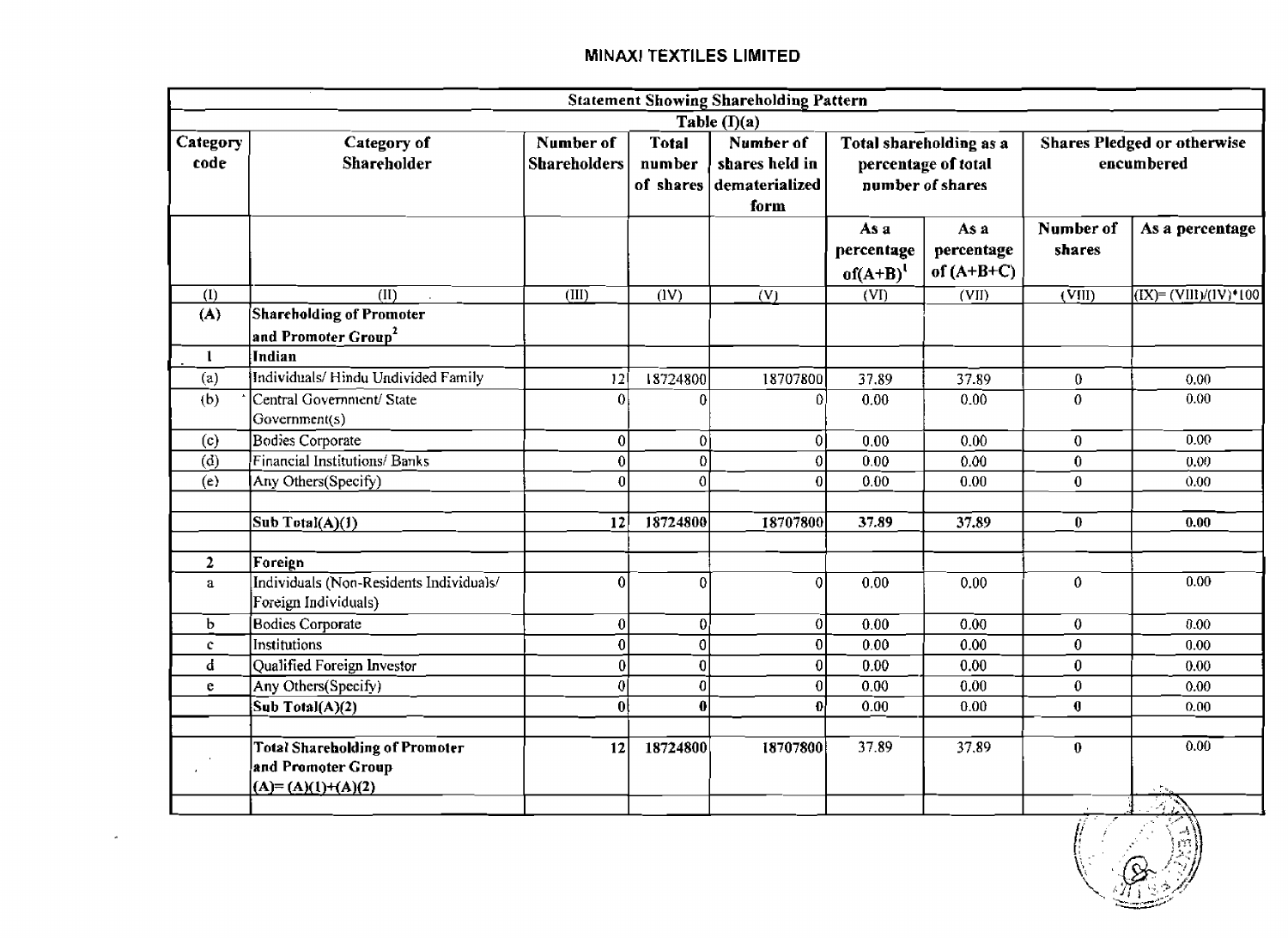|                  |                                                                                       |                                  |                  | <b>Statement Showing Shareholding Pattern</b>                   |                                                                    |                                    |                     |                                                  |  |  |
|------------------|---------------------------------------------------------------------------------------|----------------------------------|------------------|-----------------------------------------------------------------|--------------------------------------------------------------------|------------------------------------|---------------------|--------------------------------------------------|--|--|
|                  |                                                                                       |                                  |                  | Table $($ I $)(a)$                                              |                                                                    |                                    |                     |                                                  |  |  |
| Category<br>code | Category of<br>Shareholder                                                            | Number of<br><b>Shareholders</b> | Total<br>number  | Number of<br>shares held in<br>of shares dematerialized<br>form | Total shareholding as a<br>percentage of total<br>number of shares |                                    |                     | <b>Shares Pledged or otherwise</b><br>encumbered |  |  |
|                  |                                                                                       |                                  |                  |                                                                 | As a<br>percentage<br>$of(A+B)^{1}$                                | As a<br>percentage<br>of $(A+B+C)$ | Number of<br>shares | As a percentage                                  |  |  |
| (1)              | $\overline{(\text{II})}$                                                              | $\overline{\text{(III)}}$        | (IV)             | (V)                                                             | (VI)                                                               | $\overline{\text{(VII)}}$          | (VIII)              | $(\overline{[X]} = (\overline{V[[1]/(IV)^*100}$  |  |  |
| (B)              | Public shareholding                                                                   |                                  |                  |                                                                 |                                                                    |                                    | N.A.                | N.A.                                             |  |  |
| 1                | Institutions                                                                          |                                  |                  |                                                                 |                                                                    |                                    |                     |                                                  |  |  |
| (a)              | Mutual Funds/ UTI                                                                     | $\overline{0}$                   | 0                | $\mathbf{0}$                                                    | 0.00                                                               | 0.00                               |                     |                                                  |  |  |
| (b)              | Financial Institutions Banks                                                          | 0                                | $\mathbf 0$      | 0                                                               | 0.00                                                               | 0.00                               |                     |                                                  |  |  |
| (c)              | Central Government/ State Government(s)                                               | $\Omega$                         | $\theta$         | $\overline{0}$                                                  | 0.00                                                               | 0.00                               |                     |                                                  |  |  |
| (d)              | Venture Capital Funds                                                                 | 0                                | 0                | 0                                                               | 0.00                                                               | 0.00                               |                     |                                                  |  |  |
| (e)              | Insurance Companies                                                                   | $\overline{0}$                   | 0İ               | 0                                                               | 0.00                                                               | 0.00                               |                     |                                                  |  |  |
| (f)              | Foreign Institutional Investors                                                       | 0                                | $\mathbf{0}$     | 0                                                               | 0.00                                                               | 0.00                               |                     |                                                  |  |  |
| (g)              | Foreign Venture Capital Investors                                                     | $\bf{0}$                         | 0                | 0                                                               | 0.00                                                               | 0.00                               |                     |                                                  |  |  |
| (h)              | Qualified Foreign Investor                                                            | 0                                | $\boldsymbol{0}$ | $\boldsymbol{0}$                                                | 0.00                                                               | 0.00                               |                     |                                                  |  |  |
| (i)              | Any Other (specify)                                                                   | 0                                | 0                | $\mathbf 0$                                                     | 0.00                                                               | 0.00                               |                     |                                                  |  |  |
|                  | Sub-Total $(B)(1)$                                                                    | 0                                | 0                | $\bf{0}$                                                        | 0.00                                                               | 0.00                               |                     |                                                  |  |  |
| B <sub>2</sub>   | Non-institutions                                                                      |                                  |                  |                                                                 |                                                                    |                                    |                     |                                                  |  |  |
| (a)              | <b>Bodies Corporate</b>                                                               | 97                               | 2577401          | 2522401                                                         | 5.22                                                               | 5.22                               | N.A.                | N.A.                                             |  |  |
| (b)              | Individuals                                                                           |                                  |                  |                                                                 |                                                                    |                                    |                     |                                                  |  |  |
| L                | i. Individual shareholders holding nominal<br>share capital upto Rs.1 lakh            | 4314                             | 18162932         | 16651332                                                        | 36.76                                                              | 36.76                              |                     |                                                  |  |  |
| $\,$ II          | ii. Individual shareholders holding nominal<br>share capital in excess of Rs. 1 lakh. | 37                               | 9852823          | 9515823                                                         | 19.94                                                              | 19.94                              |                     |                                                  |  |  |
| (c)              | Qualified Foreign Investor                                                            | 0                                | 0                | $\mathbf{0}$                                                    | 0.00                                                               | 0.00                               |                     |                                                  |  |  |
| (d)              | Any Other (specify)                                                                   |                                  |                  |                                                                 |                                                                    |                                    |                     |                                                  |  |  |
| $(d-i)$          | Clearing Member                                                                       | $\bf{0}$                         | -0               | 0                                                               | 0.00                                                               | 0.00                               |                     |                                                  |  |  |
| $(d - ii)$       | Non-Resident Indian                                                                   | $\overline{14}$                  | 98044            | 73044                                                           | 0.20                                                               | 0.20                               | $1881 -$            |                                                  |  |  |
|                  | Sub-Total (B)(2)                                                                      | 4462                             | 30691200         | 28762600                                                        | 62.11                                                              | 62.11                              |                     |                                                  |  |  |
|                  |                                                                                       |                                  |                  |                                                                 |                                                                    |                                    |                     |                                                  |  |  |

 $\mathbf{r}$ 

 $\mathcal{F}=\mathcal{F}$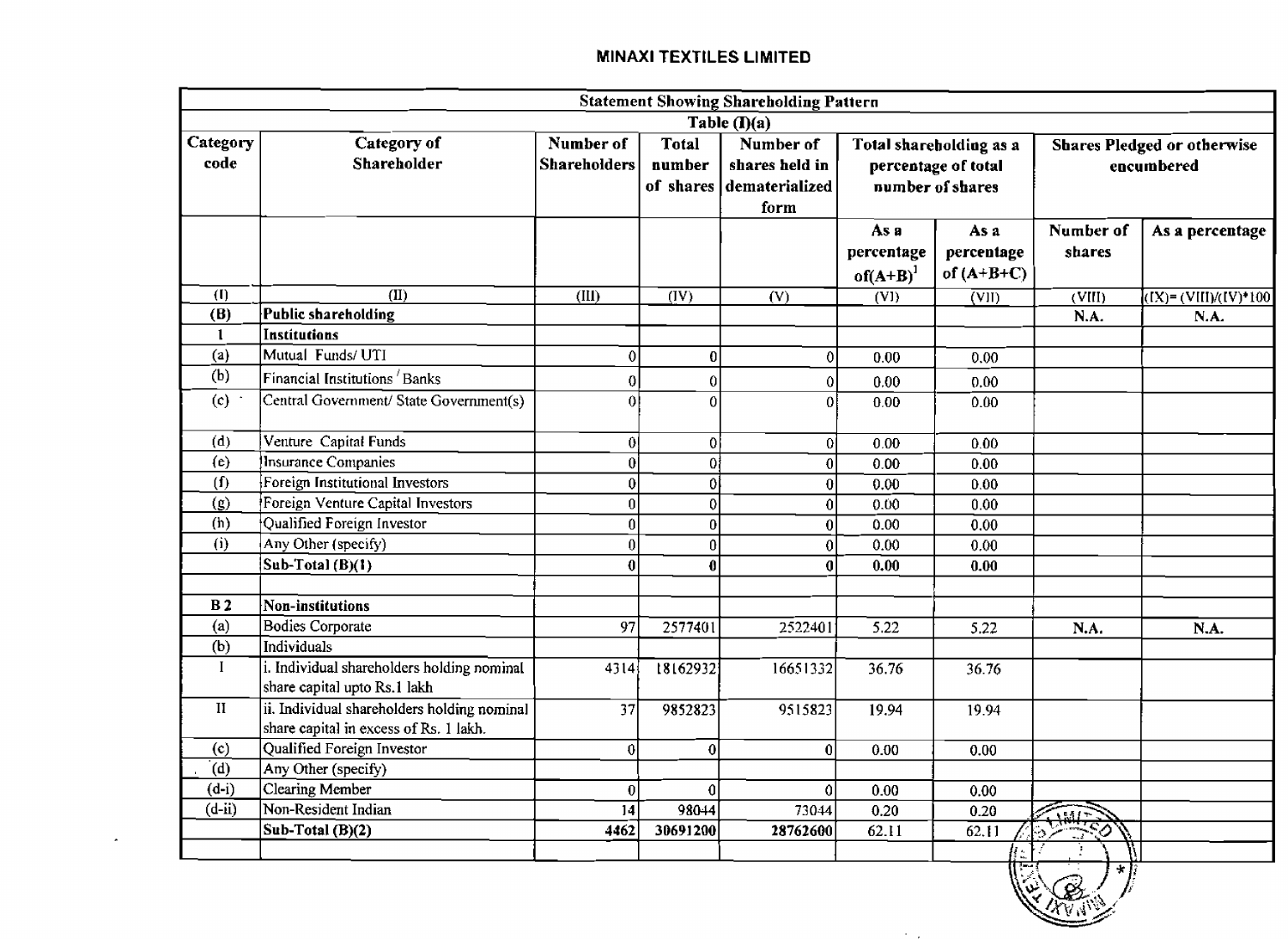|                  |                                                                                        |                                  |                        | <b>Statement Showing Shareholding Pattern</b>                   |                                     |                                                                    |                                                  |                          |  |
|------------------|----------------------------------------------------------------------------------------|----------------------------------|------------------------|-----------------------------------------------------------------|-------------------------------------|--------------------------------------------------------------------|--------------------------------------------------|--------------------------|--|
|                  |                                                                                        |                                  |                        | Table $(I)(a)$                                                  |                                     |                                                                    |                                                  |                          |  |
| Category<br>code | Category of<br><b>Shareholder</b>                                                      | Number of<br><b>Shareholders</b> | <b>Total</b><br>number | Number of<br>shares held in<br>of shares dematerialized<br>form |                                     | Total shareholding as a<br>percentage of total<br>number of shares | <b>Shares Pledged or otherwise</b><br>encumbered |                          |  |
|                  |                                                                                        |                                  |                        |                                                                 | As a<br>percentage<br>$of(A+B)^{1}$ | As a<br>percentage<br>of $(A+B+C)$                                 | Number of<br>shares                              | As a percentage          |  |
| (1)              | (II)                                                                                   | (III)                            | (IV)                   | (V)                                                             | (VI)                                | (VII)                                                              | (VIII)                                           | $(IX) = (VIII)/(IV)*100$ |  |
| (B)              | <b>Total Public Shareholding</b><br>$(B)=(B)(1)+(B)(2)$                                | 4462                             | 30691200               | 28762600                                                        | 62.11                               | 62.11                                                              |                                                  |                          |  |
|                  | TOTAL $(A)+(B)$                                                                        | 4474                             | 49416000               | 47470400                                                        | 100.00                              | 100.00                                                             |                                                  |                          |  |
| (C)              | Shares held by Custodians and against<br>which Depository Receipts have been<br>issued |                                  |                        |                                                                 |                                     |                                                                    |                                                  |                          |  |
|                  | Promoter and Promoter Group                                                            |                                  | $\bf{0}$               | 0                                                               | $\bf{0}$                            | 0.00                                                               | 0                                                | 0.00                     |  |
| $\overline{2}$   | Public                                                                                 |                                  | 0                      | 0                                                               | 0                                   | 0.00                                                               | 0                                                | 0.                       |  |
|                  | $Sub-Total (C)$                                                                        | 0                                | $\bf{0}$               | 0                                                               | $\bf{0}$                            | 0.00                                                               | 0                                                | $\mathbf{0}$             |  |
|                  | GRAND TOTAL (A)+(B)+(C)                                                                | 4474                             | 49416000               | 47470400                                                        | 100.00                              | 100.00                                                             | 0                                                | 0.00                     |  |

 $\sim 10$ 

 $\sim 10$  $\sim$ 

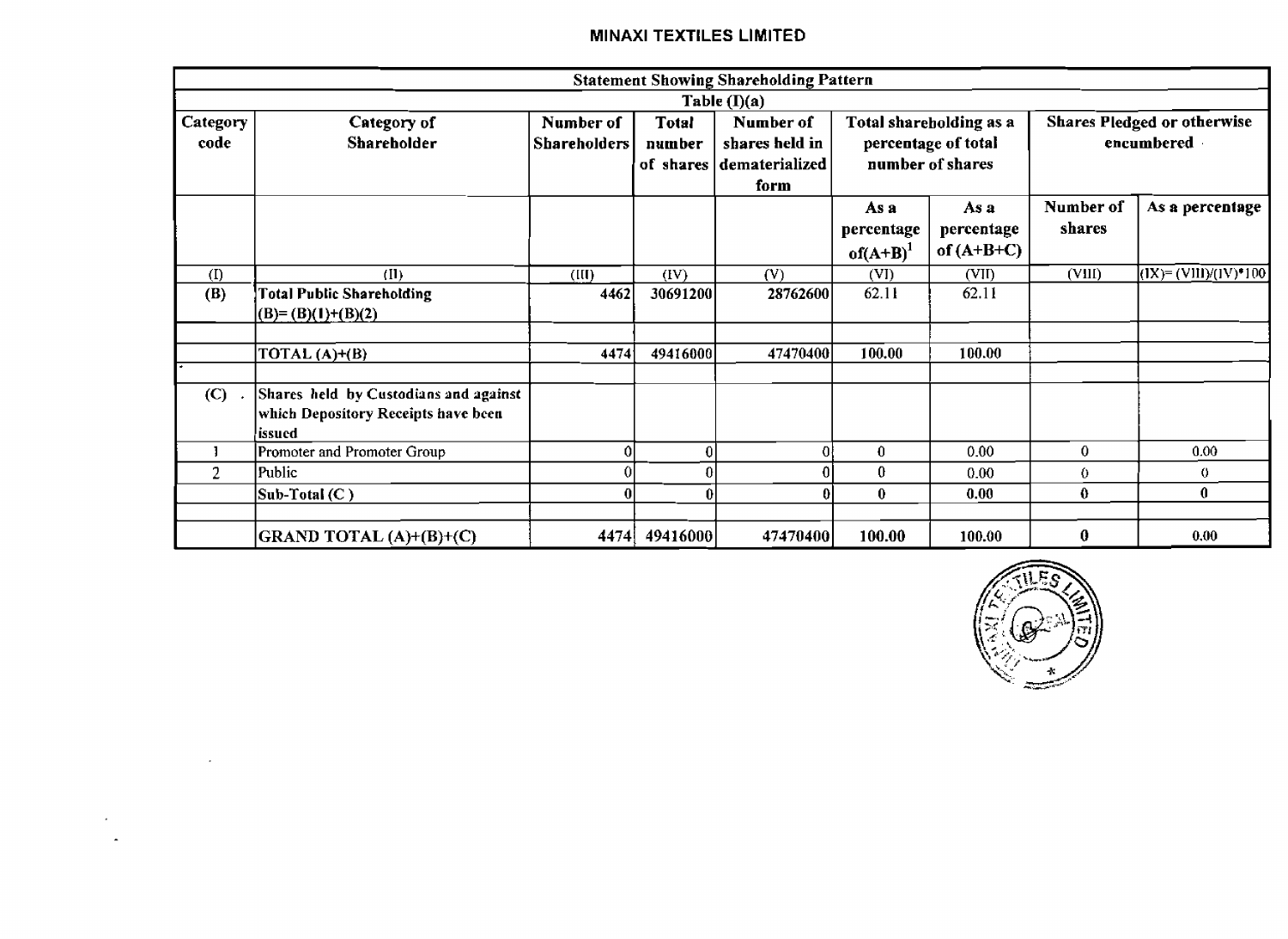| Sr.          | Name of the shareholder    |             | Details of Shares held |                | Encumbered shares (*) |                                         |              | Details of warrants |                              | Details of    | <b>Total shares</b> |
|--------------|----------------------------|-------------|------------------------|----------------|-----------------------|-----------------------------------------|--------------|---------------------|------------------------------|---------------|---------------------|
| No.          |                            |             |                        |                |                       |                                         |              |                     | securities                   | convertible   | (including          |
|              |                            | Number of   | As a % of              | No.            | As a                  | As a $%$ of                             | Number       | As a $%$            | Number                       | As a $%$      | underlying shares   |
|              |                            | shares held | grand total            |                | percentage            | grand total                             | оf           | total               | оľ                           | total         | assuming full       |
|              |                            |             | $(A)$ +(B) +(C)        |                |                       | $(A)+(B)+(C)$ warrants<br>of sub-clause | keld         | number<br>of        | converti<br>ble.             | aumber<br>of  | conversion of       |
|              |                            |             |                        |                |                       | (I)(a)                                  |              |                     | warrants securities converti |               | warrants and        |
| i.           |                            |             |                        |                |                       |                                         |              | of the              | held                         | ble           | convertible         |
|              |                            |             |                        |                |                       |                                         |              | same                |                              | securities    |                     |
|              |                            |             |                        |                |                       |                                         |              | class               |                              | of the        | securities) as a %  |
|              |                            |             |                        |                |                       |                                         |              |                     |                              | same<br>class | of diluted share    |
|              |                            |             |                        |                |                       |                                         |              |                     |                              |               | capital             |
| $\theta$     | (0)                        | (III)       | (IV)                   | ω              | (VI)=(V)/(III)*100    | (WI)                                    | (VIII)       | (1)                 | $\infty$                     | (X)           | (Xii)               |
|              | BHARATBHAI PRABHUDAS PATEL | 8977850     | 18.17                  | $\Omega$       | 0.00                  | 0.00                                    | tr.          | 0.00                | 0.                           | 0.00          | 0.00                |
| -2           | DINESH PATEL               | 4438171     | 8.98                   | $\Omega$       | 0.00                  | 0.00                                    | $\mathbf{0}$ | 0.00 <sub>1</sub>   | 0                            | 0.00          | 0.00                |
| -3           | KIRITKUMAR PATEL           | 4136606     | 8.37                   | $\bf{0}$       | 9.00                  | 0.00.                                   | 0            | 0.00.               | 0                            | 0.00          | 0.00                |
| 4            | KANUBHAI SOMABHAI PATEL    | 321702      | 0.65                   | $\theta$       | 0.00                  | 0.00                                    | 0            | 0.00 <sub>1</sub>   | 0                            | 0.00          | 0.00                |
| 5            | NJRMAL BHARATBHAI PATEL    | 754890      | 1.53 <sub>1</sub>      | $\Omega$       | 0.00                  | 0.00                                    | 0            | $0.00 -$            | $\Omega$                     | 0.00          | 0.00 <sub>1</sub>   |
| -6           | SUJALBHAI KANUBHAI PATEL   | 95581       | 0.19                   | $\overline{0}$ | 0.00                  | 0.00                                    | 0            | 0.00                | $\mathbf 0$                  | 0.00          | 0.00                |
| <b>TOTAL</b> |                            | 18724800    | 37.89                  | $\mathbf{0}$   | 0.00                  | 0.00                                    | 0.           | 0.00                | 0                            | 0.00          | 0.00                |

### (I)(b) Statement showing holding of securities (including shares, warrants, convertible securities) of persons belonging to the category "Promoter and Promoter Group"

(\*) The term "encumbrance" has the same meaning as assigned to it in regulation 28(3) of the SAST Regulations, 2011

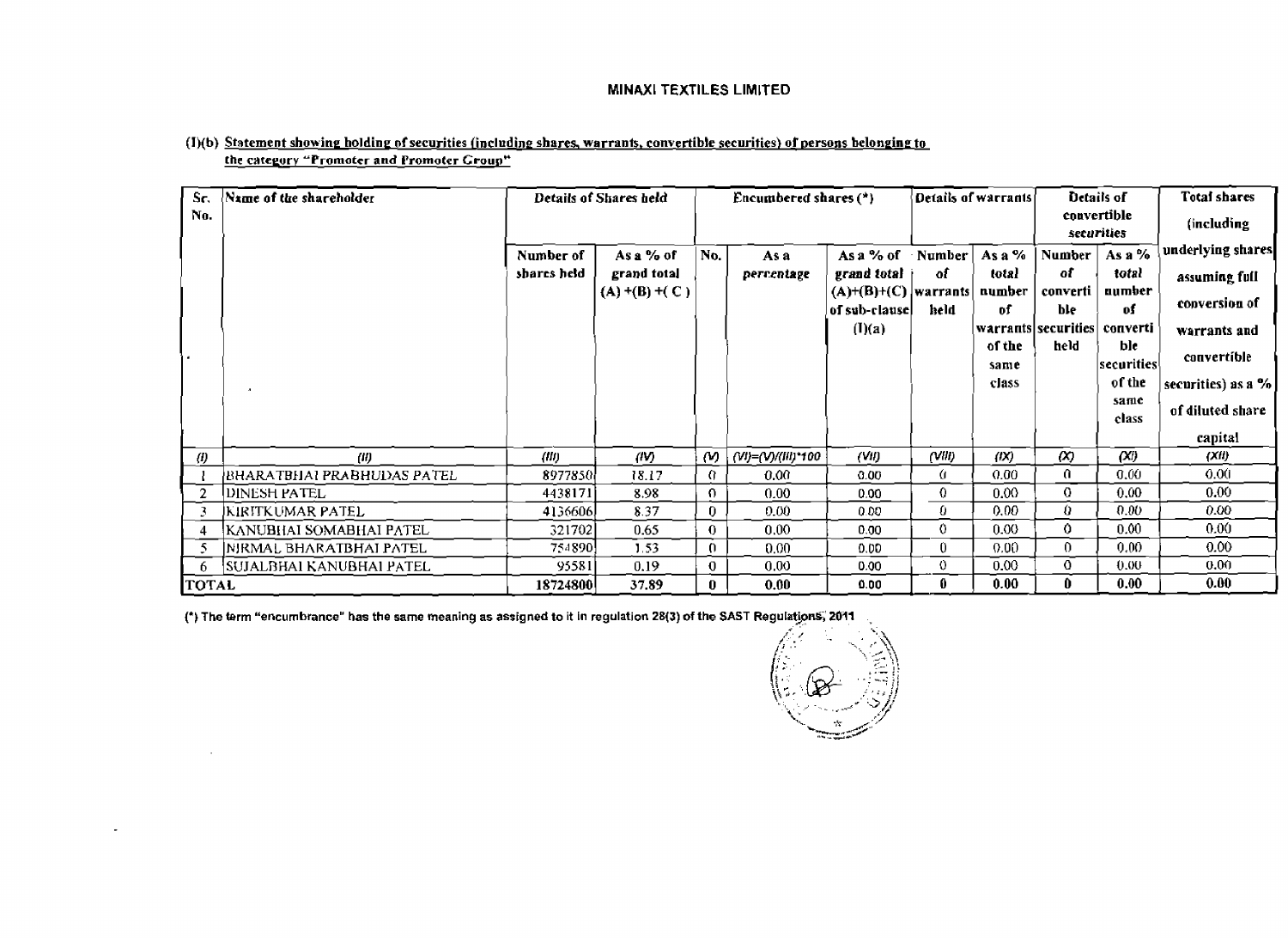# **(I)(c)(i) Statement showing holding: of sccurities lincludinp shares, warrants, convertible securitiesl of Persons belonging to the category "Public" and holding more than 1% of the total number of shares**

| Sr.<br>No.   | Name of the shareholder           | Number of<br>shares held | Shares as a<br>percentage of total<br>number of shares<br>{i.e., Grand Total<br>$(A)+(B)+(C)$<br>indicated in<br>Statement at para<br>$(I)(a)$ above} | Number<br>lof<br>held | <b>Details of warrants</b><br>$\vert$ As a %<br>total<br> warrants  number of   convertibl  number of<br>lwarrants<br>lof<br>the same<br>class | Number<br>lof<br>e<br>securities<br>held | Details of convertible<br>securities<br>% w.r.t<br> total<br> convertible <br>securities<br> of<br>the same<br> class | Total shares<br>(including<br>underlying<br>shares<br>assuming full<br>conversion of<br>warrants and<br>convertible<br>securitics)<br>as a % of diluted<br>share<br>capital |
|--------------|-----------------------------------|--------------------------|-------------------------------------------------------------------------------------------------------------------------------------------------------|-----------------------|------------------------------------------------------------------------------------------------------------------------------------------------|------------------------------------------|-----------------------------------------------------------------------------------------------------------------------|-----------------------------------------------------------------------------------------------------------------------------------------------------------------------------|
|              | MUKESH PURSHOTTAMDAS PATEL        | 2622720                  | 5.31                                                                                                                                                  | $\bf{0}$              | 0.00                                                                                                                                           | $\bf{0}$                                 | 0.00                                                                                                                  | 0.00                                                                                                                                                                        |
| 2            | M P PATEL INFRASTRUCTURES PVT LTD | 1127830                  | 2.28                                                                                                                                                  | $\bf{0}$              | 0.00                                                                                                                                           | 0                                        | 0.00                                                                                                                  | 0.00                                                                                                                                                                        |
| 3            | <b>SUMAN S ASRANI</b>             | 743250                   | 1.50                                                                                                                                                  | $\mathbf{0}$          | 0.00                                                                                                                                           | $\bf{0}$                                 | 0.00                                                                                                                  | 0.00                                                                                                                                                                        |
| 4            | SAROJDEVI SATYANARAYAN KABRA      | 523190                   | 1.06                                                                                                                                                  | $\bf{0}$              | 0.00                                                                                                                                           | $\bf{0}$                                 | 0.00                                                                                                                  | 0.00                                                                                                                                                                        |
| 5            | MUKESH PURSHOTTAMDAS PATEL        | 513928                   | 1.04                                                                                                                                                  | $\bf{0}$              | 0.00                                                                                                                                           | $\bf{0}$                                 | 0.00                                                                                                                  | 0.00                                                                                                                                                                        |
| 6            | C. D. INTEGRATED SERVICES LIMITED | 494908                   | 1.00                                                                                                                                                  | $\bf{0}$              | 0.00 <sub>1</sub>                                                                                                                              | 0                                        | 0.00                                                                                                                  | 0.00                                                                                                                                                                        |
| <b>TOTAL</b> |                                   | 6025826                  | 12.19                                                                                                                                                 | 0                     | 0.00                                                                                                                                           | $\bf{0}$                                 | 0.00                                                                                                                  | 0.00                                                                                                                                                                        |

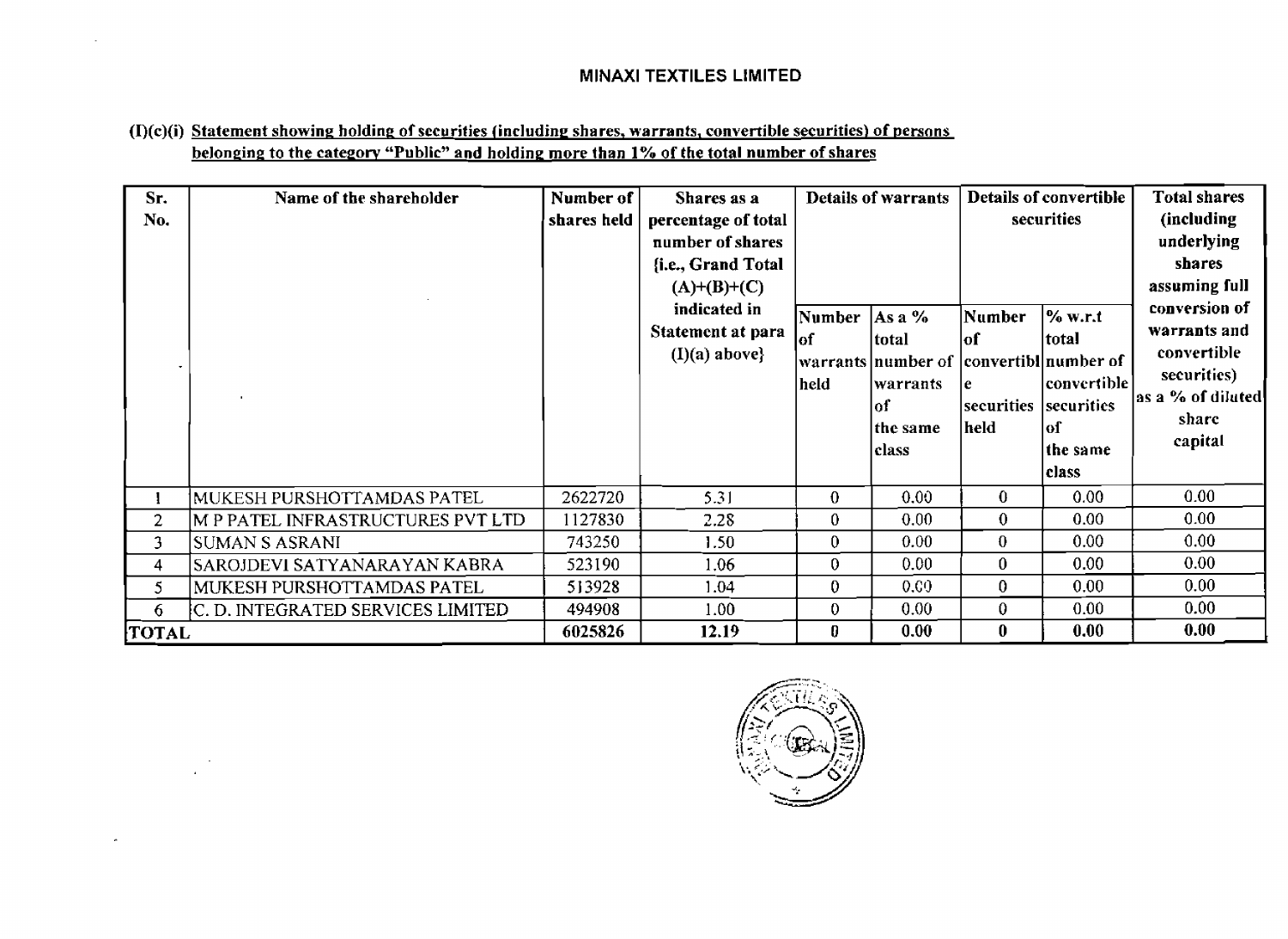# (I)(c)(ii) <u>Statement showing holding of securities (including shares, warrants, convertible securities) of persons (together with<br>PAC) belonging to the ca'egory "Public" and holding more than 5% of the total number of sha</u>

| TOTAL         |                                       |       |             |               |               |                    |                       |                        |                         |                   |                    |                       | š                  | $\mathbf{S}$           |
|---------------|---------------------------------------|-------|-------------|---------------|---------------|--------------------|-----------------------|------------------------|-------------------------|-------------------|--------------------|-----------------------|--------------------|------------------------|
|               | NUXESH PORSHOLLANDAN S PALET (Pielio) |       |             |               |               |                    |                       |                        |                         | them              | Concert (PAC) with | the Persons Acting in | shareholder(s) and | Name(s) of the         |
| 2622720       | 2622720                               |       |             |               |               |                    |                       |                        |                         |                   |                    |                       | of shares          | Number                 |
| <b>S.31</b>   | ն<br>13                               |       |             |               | above}        | $\mathbb{D}^{(a)}$ | Statement at para     | 5'                     | $(A)+(B)+(C)$ indicated | {Le., Grand Total | shares             | total number of       | percentage of      | Shares as a            |
|               |                                       |       |             |               |               | <b>SIUELIEM</b>    | $\mathbf{a}$          | Number                 |                         |                   |                    |                       |                    |                        |
| $\frac{6}{2}$ | 0.00                                  |       |             | same class    | $\frac{1}{2}$ | warrants of        | number of convertible | As a % total Number of |                         |                   |                    |                       |                    | Details of warrants    |
|               |                                       |       |             |               | held          | securities         |                       |                        |                         |                   |                    |                       |                    |                        |
| $\frac{1}{2}$ | $\frac{1}{8}$                         | ciass | of the same | securities    | convertible   | number of          | total                 | $\sim 54$              |                         |                   |                    |                       | securities         | Details of convertible |
| $\frac{1}{2}$ | 0.00                                  |       |             | share capital | % of diluted  | securities) as a   | convertible           | warrants and           | conversion of           | assuming full     | shares             | underlying            | (including         | <b>Total shares</b>    |



l,

 $\ddot{\phantom{a}}$ 

 $\frac{1}{\sqrt{2}}$  $\ddot{\phantom{a}}$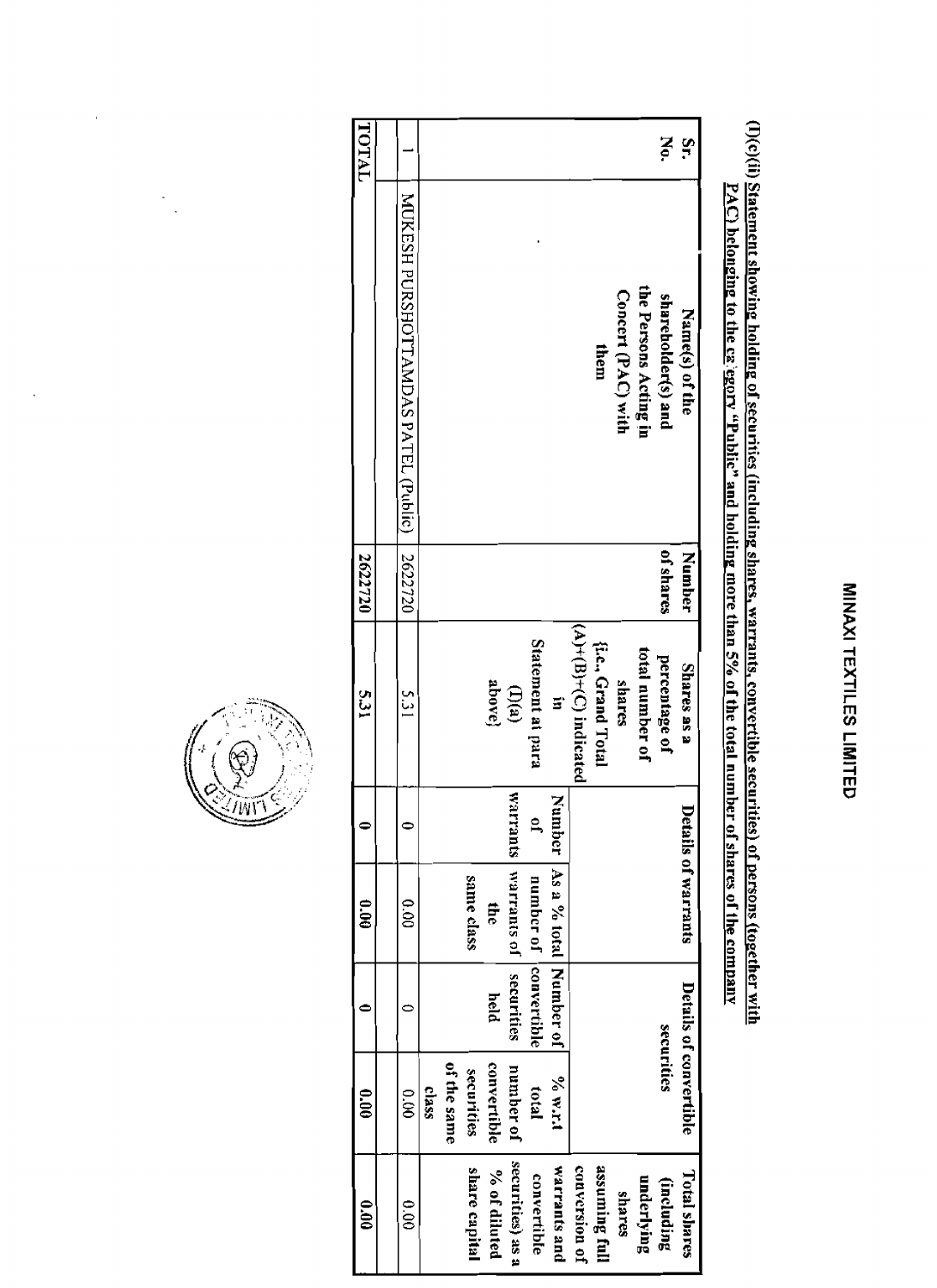| Sr.<br>No.   |     | Name of the shareholder  Number of locked-in shares | Locked-in shares as a percentage of total<br>number of shares {i.e., Grand Total<br>$(A)+(B)+(C)$ indicated in Statement at<br>$\vert$ para (I)(a) above} |
|--------------|-----|-----------------------------------------------------|-----------------------------------------------------------------------------------------------------------------------------------------------------------|
|              | Nil |                                                     | 0.00                                                                                                                                                      |
|              |     |                                                     |                                                                                                                                                           |
| <b>TOTAL</b> |     |                                                     | 0.00                                                                                                                                                      |

**(I)(d) Statement showing details of locked-in shares** 

 $\sim$ 

 $\Delta$ 

 $\sim$ 

 $\bullet$ 

 $\sim$ 

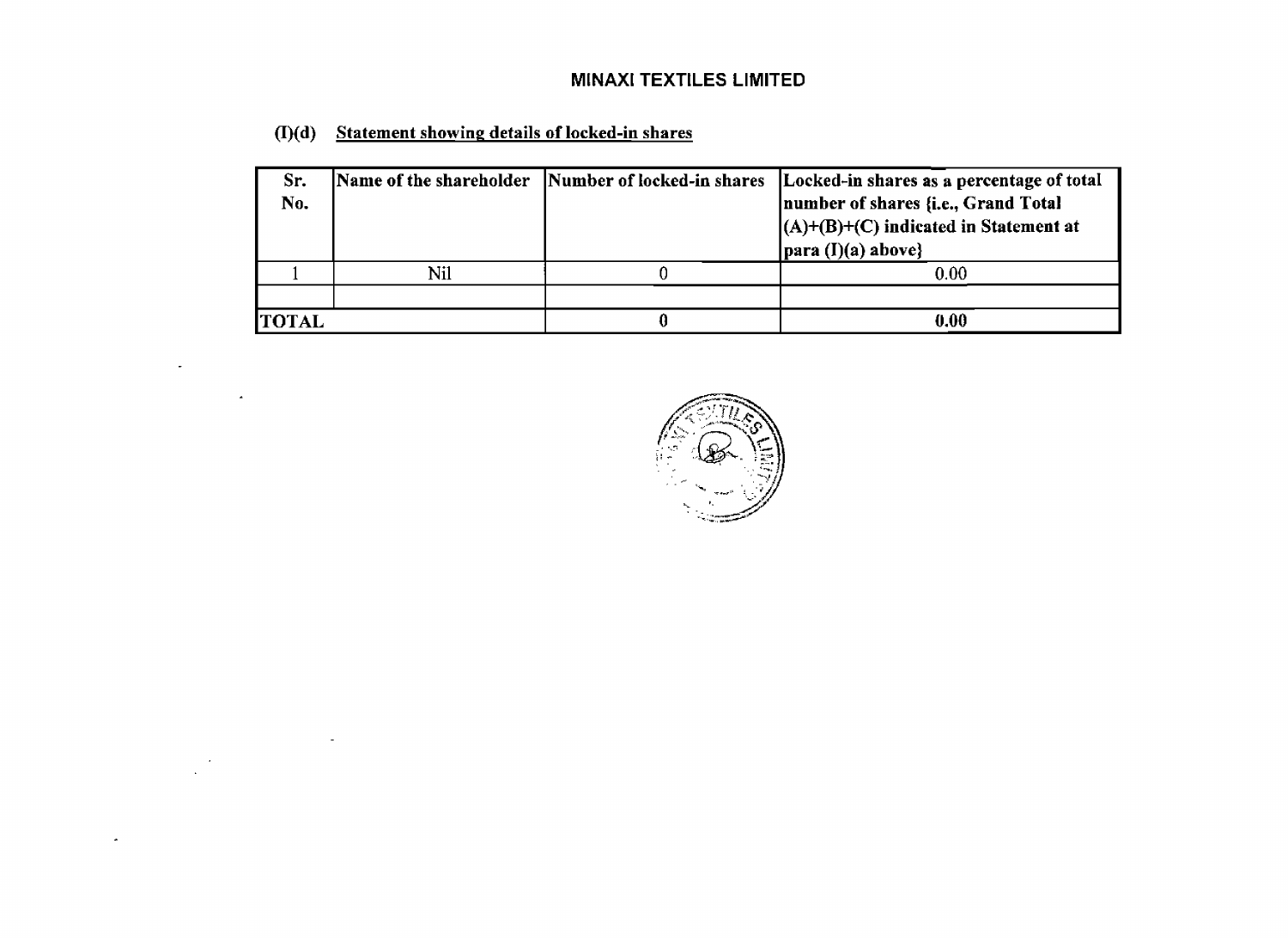**@)(a) Statement showing details of Depositow Receipts (DRs)** 

**All Contractor** 

| Sr.<br>No.   | Type of outstanding DR Number of outstanding Number of shares<br>$ $ (ADRs, GDRs, SDRs,<br>etc.) | <b>IDRs</b> | DRs | Shares underlying outstanding DRs as a<br>underlying outstanding percentage of total number of shares<br>$\left  \{i.e., Grand Total (A) + (B) + (C) indicated} \right $<br>in Statement at para $(I)(a)$ above} |
|--------------|--------------------------------------------------------------------------------------------------|-------------|-----|------------------------------------------------------------------------------------------------------------------------------------------------------------------------------------------------------------------|
|              | Nil                                                                                              |             |     | 0.00                                                                                                                                                                                                             |
|              |                                                                                                  |             |     |                                                                                                                                                                                                                  |
| <b>TOTAL</b> |                                                                                                  |             |     | 0.00                                                                                                                                                                                                             |